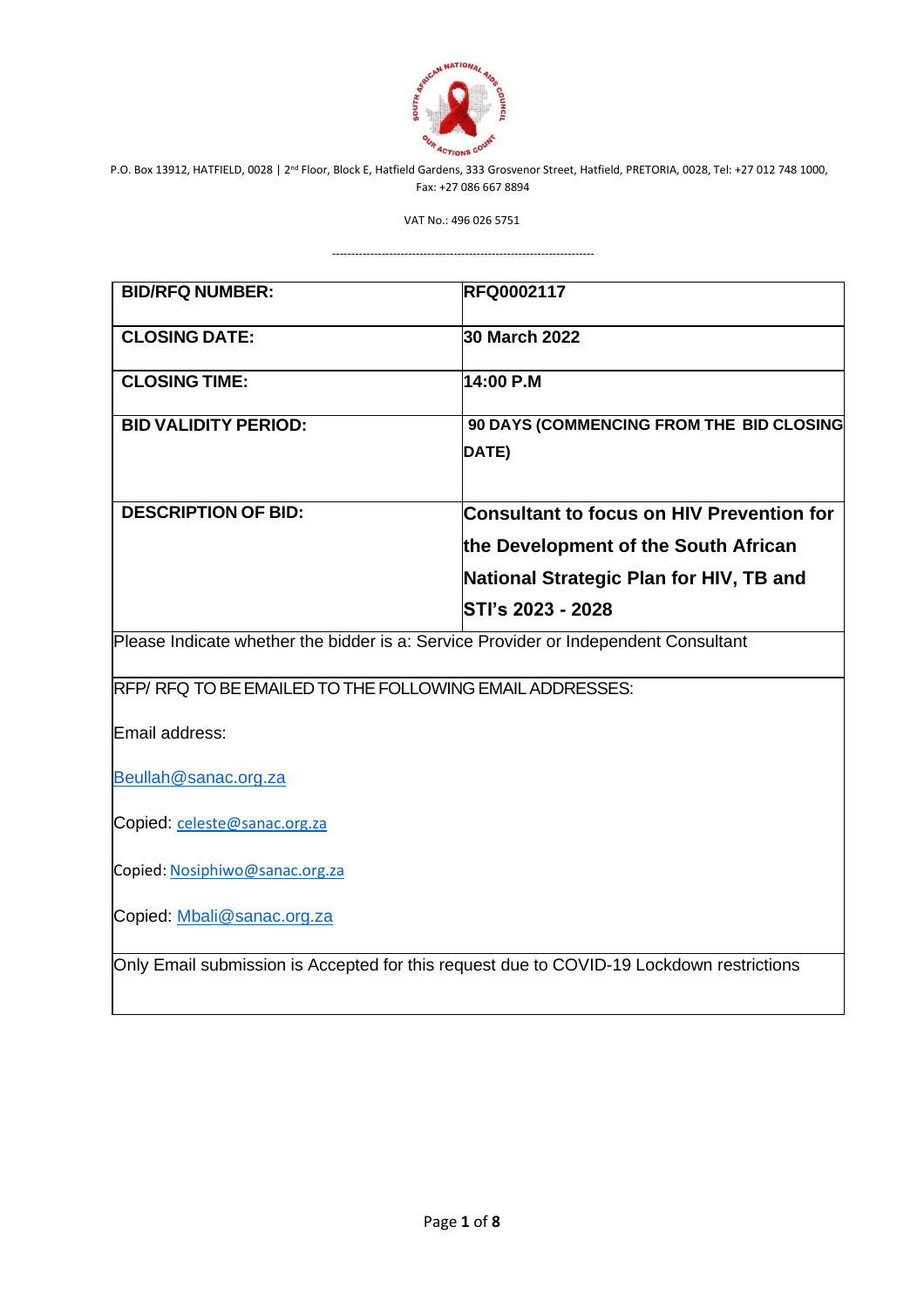

VAT No.: 496 026 5751

---------------------------------------------------------------------

## **Terms of Reference**

# **Request for Proposals for a Consultant to focus on HIV Prevention for the Development of the South African National Strategic Plan for HIV, TB and STI's 2023 - 2028**

#### **1) Background**

The South African National AIDS Council (SANAC) brings together government, civil society, and the private sector to create a collective response to HIV, TB and STIs in South Africa (SA). SANAC released the fourth National Strategic Plan (NSP) for Human Immunodeficiency Virus (HIV), Tuberculosis (TB) and Sexually Transmitted Infections (STIs) in 2017. The five-year plan (2017–2022), guides the multi-sectoral implementation of strategies to address the impact of HIV, TB and STIs. The NSP also contributes to the efforts of reaching the health-related and other relevant targets of the Sustainable Development Goals (SDGs), including universal health coverage.

The country is embarking on the development of a  $5<sup>th</sup>$  generation of the NSP for HIV, TB and STIs 2023 – 2028. The NSP is the key document to the country's response to HIV, TB and STIs, since it will take the country towards the target of ending AIDS as a public health threat by 2030. The NSP for HIV, TB and STIs 2023 – 2028 needs to respond to prevalent issues, be agile, radical, and should align with the 4<sup>th</sup> industrial revolution implications. The NSP for HIV, TB and STIs 2023 – 2028 should provide a sense of renewed hope to people infected and affected by HIV, reflect highly effective and high-impact interventions backed by evidence-informed analysis, to enable the achievement of the UNAIDS 95-95-95 targets. The UNAIDS 95-95-95 will propel the country towards the achievement of the agenda 2030 goals.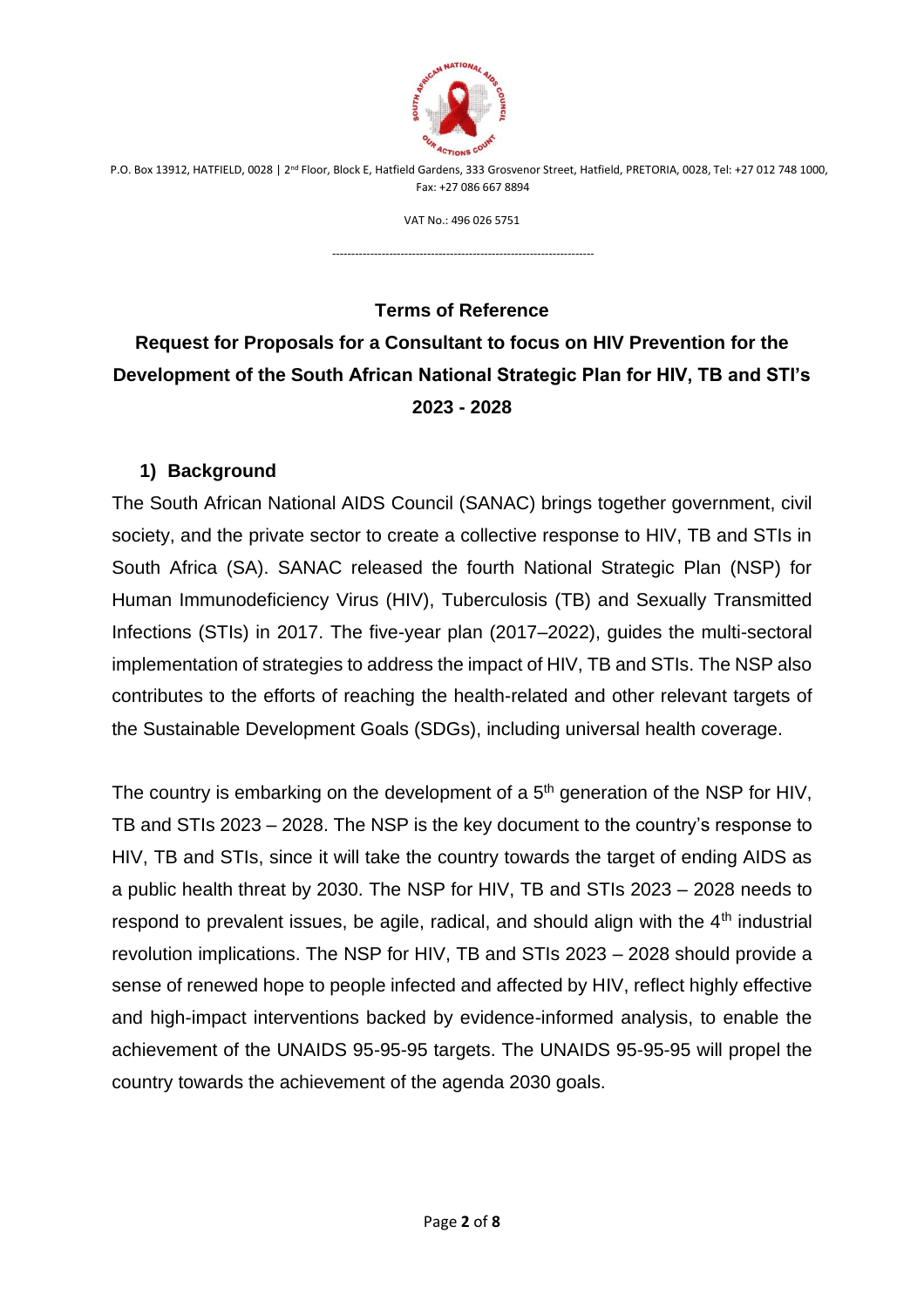

VAT No.: 496 026 5751

---------------------------------------------------------------------

#### **2) Purpose of the Consultancy**

SANAC seeks the services of a consultant for the development of the NSP for HIV, TB and STIs 2023 – 2028 focusing on HIV Prevention. The consultant will work in collaboration with the SANAC Secretariat, based at Hatfield, Pretoria. The HIV Prevention consultant should ensure that the NSP document contains all the critical components of the response to the three epidemics, that must be consistent, sound and backed by cutting edge scientific evidence. Several themes have been identified that need to form the backbone of the NSP for HIV, TB and STIs 2023 – 2028 including emphasis on its governance, interphase with regional and local level planning, the placement of communities at the centre of the response, the sustainability of efforts, applying the inequality lens in addressing social and structural determinants of the epidemics, increased focus on TB elimination efforts, and incorporation of lessons learnt and leveraging on efforts made during the response to the COVID-19 pandemic.

The general objective of the consultancy is to work in collaboration with lead writer, the expert consultants and technical working groups (TWGs) to develop the NSP for HIV, TB and STIs 2023 - 2028. The expert consultants will each lead the consultations and writing of the following technical components of the new NSP:

- $\checkmark$  HIV prevention
- $\checkmark$  HIV treatment and care
- ✓ TB
- ✓ STI's
- $\checkmark$  Costing and Finance
- $\checkmark$  Monitoring and Evaluation
- $\checkmark$  Governance and Leadership
- $\checkmark$  Key Populations for HIV, TB and STI's
- ✓ Vulnerable Populations for HIV, TB and STI's
- ✓ Human Rights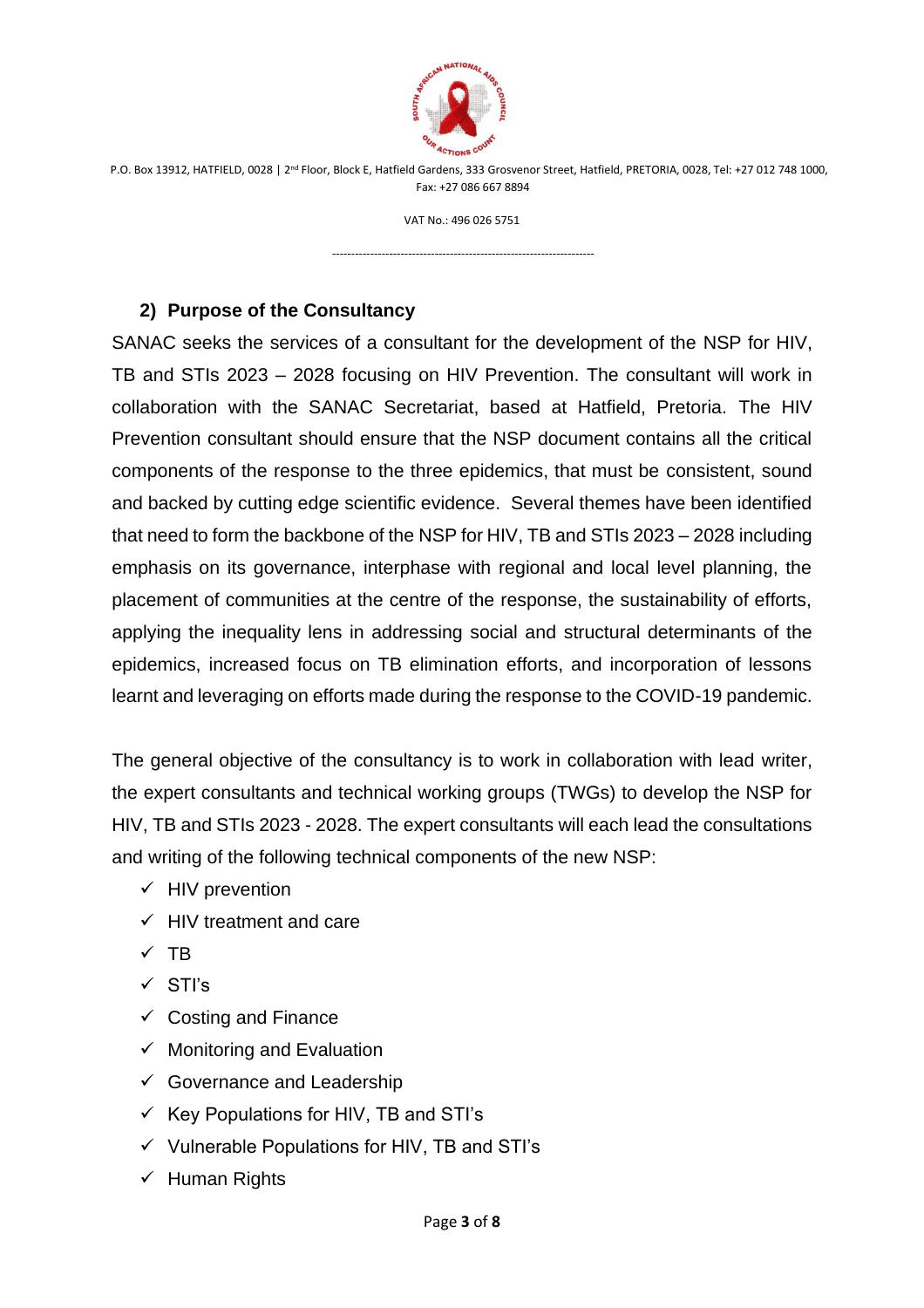

VAT No.: 496 026 5751

---------------------------------------------------------------------

#### $\checkmark$  Social and Structural Drivers

#### **3) Scope of Work**

The SANAC Secretariat seeks to engage a consultant to work closely with the Lead Writer, Expert Consultants to ensure the production of a clear logical NSP for HIV, TB and STIs 2023 – 2028. The Consultant will lead the development and finalisation of the HIV Prevention component through bringing programme design processes and previous experience from developing and writing successful integrated, multi-sectoral, proposals involving several stakeholders and donors. The HIV Prevention consultant will:

- Ensure that HIV prevention is highlighted, and efforts are intensified given the reduction in funding and focus to prevent new HIV infections have lagged. The HIV epidemic cannot be reversed without strong sustained success in preventing new HIV infections.
- Clear articulation of the most effective mix of behavioural, biomedical, and structural interventions appropriate for the characteristics of the HIV epidemic and the population groups that are most affected or most at risk.
- Analyse the current national response and identify improvements in availability, access, utilization, and coverage of services that resulted in decreased rates of HIV infection.
- Review the status of HIV prevention programme implementation, financing, and identify most effective package prioritisation for scale up to prevent new HIV infections.
- Ensure inclusion of prevention initiatives, screening and testing, diagnostic and treatment interventions to address HIV programmes, existing interventions that need strengthening or expansion and interventions that should be introduced.
- Build on available prevention assessments and data (including prevention score cards for Global Prevention Coalition member countries)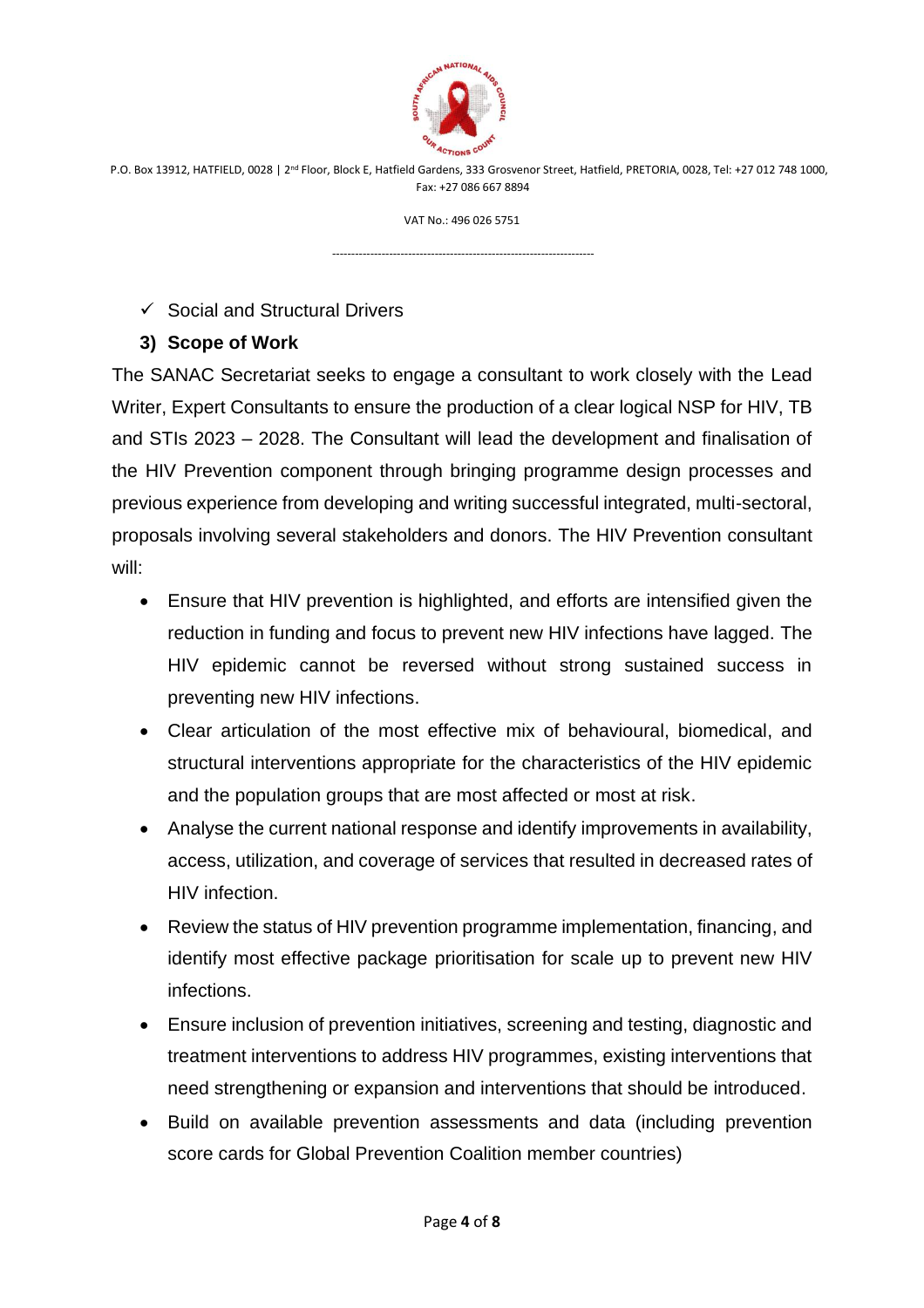

VAT No.: 496 026 5751

---------------------------------------------------------------------

- Set programmatic coverage, outcome, and impact targets for the relevant pillars of prevention that are based on a sound results chain and plausible quantification (scale) to achieve the expected impact
- Define specific access barriers to HIV prevention and implementable strategies to address them
- Define the division of labour in HIV prevention, including leadership and management functions and identifies capacity development needs relative to prevention
- Highlight details of implementation and scaling up of human papillomavirus (HPV) vaccination in and outside school settings for girls (age range according to national or WHO guidelines)
- Work closely with the lead technical team to ensure the HIV Prevention component is captured and expressed concisely and accurately in the relevant parts of the draft and final NSP e.g. Monitoring and Evaluation Plan.
- Work as a member of the lead technical team to develop formats for collection, collation, and analysis of data to ensure optimum contribution from all stakeholders and development of the NSP for HIV, TB and STIs 2023 – 2028 as a full document with the necessary attachments.
- Participate in NSP meetings, dialogues/consultations, and technical task team meetings to be able to accurately capture the comprehensive overall picture being built up as well as the details in the NSP document.
- Write up and fully capture the inputs by stakeholders into a comprehensive plan to address HIV Prevention that can be incorporated by the lead writer into different chapters of the NSP.
- Contribute to communication pieces and presentation to be used for various stakeholders throughout the development of the NSP.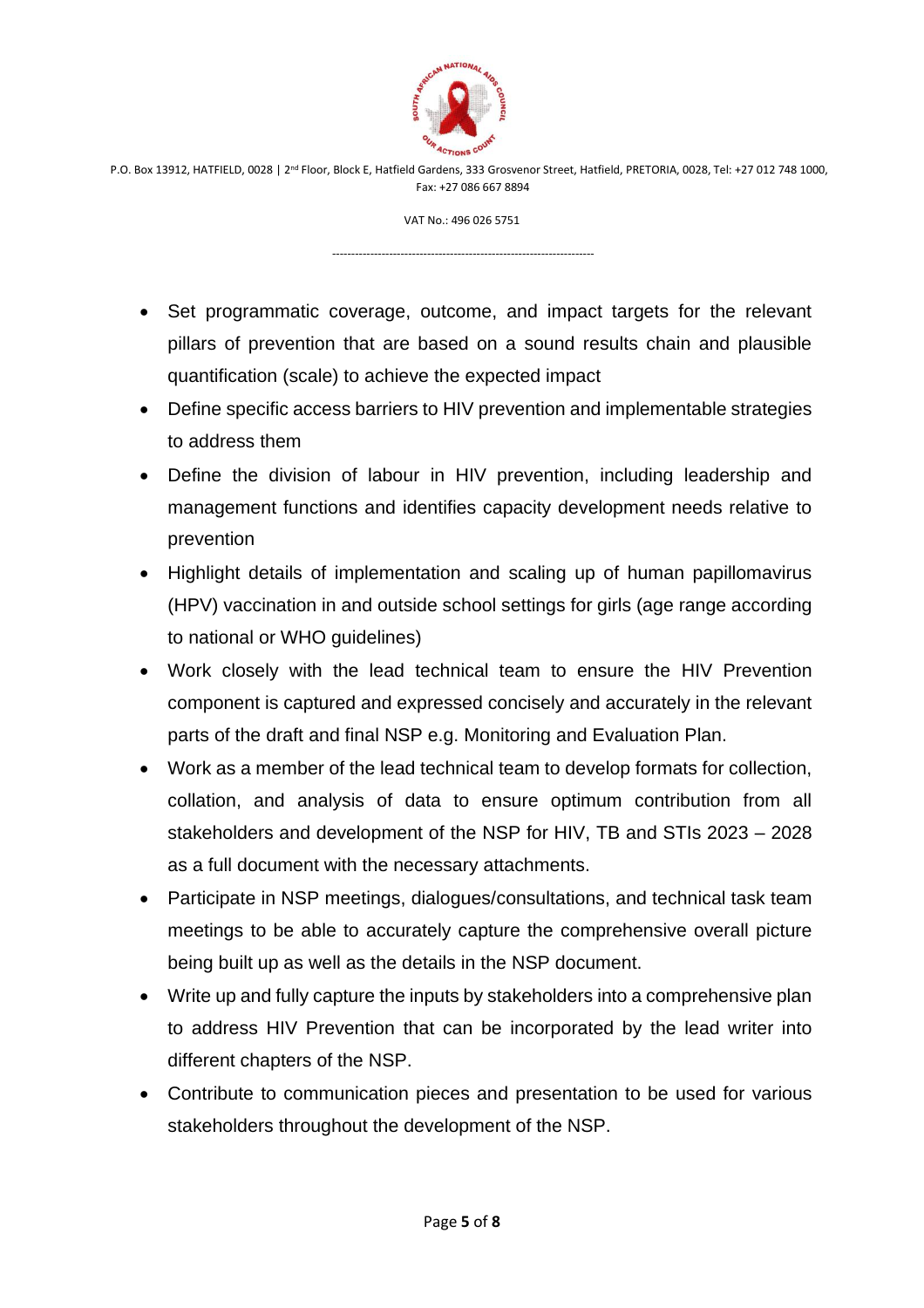

VAT No.: 496 026 5751

---------------------------------------------------------------------

- Adjust the report and presentation for peer review before making final inputs and sharing as part of consultation and dialogue.
- Complete all HIV Prevention sections for different key and vulnerable populations throughout the NSP document.
- Assist the lead writer to maintain a complete an accurate reference list.
- Develop a presentation and shortened report that summarises above in an easy-to-read format and present this to the relevant stakeholders.

## **4) Deliverables**

The HIV Prevention consultant will present the methodology and working arrangements to the SANAC Secretariat and NSP reference group within two weeks of appointment. The work will be remunerated based on actual time worked substantiated by high quality documents as proof of work done by the consultant, meeting attendance and participation, as approved by SANAC Secretariat procurement procedures.

#### **5) Timeframe**

The level of effort expected is to be a maximum of 120 days. This will spread over the ten (10) months from the contract's commencement date, which is anticipated to be from 1 April 2022.

## **6) Qualifications and Experience**

- At least a Master's level university degree in Public Health, Social Sciences or other relevant disciplines;
- Extensive knowledge of the HIV and STI epidemics, including sexual and reproductive health in South Africa and the region.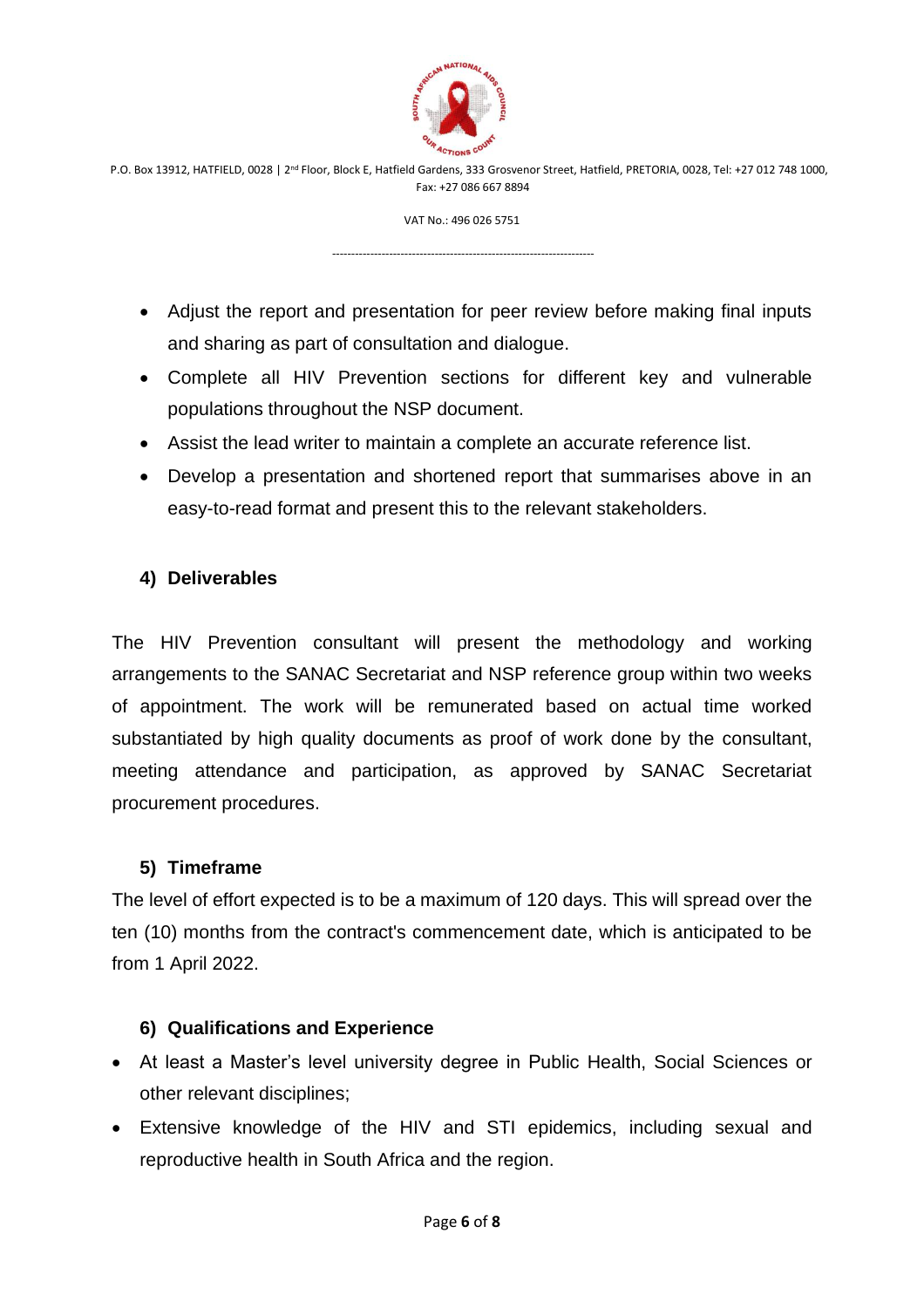

VAT No.: 496 026 5751

---------------------------------------------------------------------

- Strong understanding of HIV and STI programming, including the need to focus on gender issues, key populations, and human rights.
- Minimum 10 years progressively responsible professional work experience at in HIV and STI programming and policy development.
- Relevant previous experience in reviewing HIV and STI programmes with a focus on STI projects.
- Experience in leading or being a major contributor to the writing of HIV and STI programme documents.
- Strong track record of technical writing and editing high-level documents in English on HIV, TB and STIs prevention related strategies with a quality high standard under tight deadlines.
- Research and publication experience in the HIV Prevention field.
- Knowledge and / or understanding of the SANAC and its stakeholders, with strong stakeholder management skills and experience working at different levels of the South African Government Structure, will be an advantage

# **7) Core Competencies:**

- Computer skills (e.g. Microsoft Word, Excel, Access), and applicable financial systems / applications / statistical analysis / software
- High degree of integrity, and highly organized and good analytical skills
- Excellent networking, oral and written communication, presentation, and reporting skills
- Fluency in written and spoken English is an absolute necessity

# **8) Functional Competencies:**

- Support the preparation of information for advocacy
- Contributing to results through provision of information